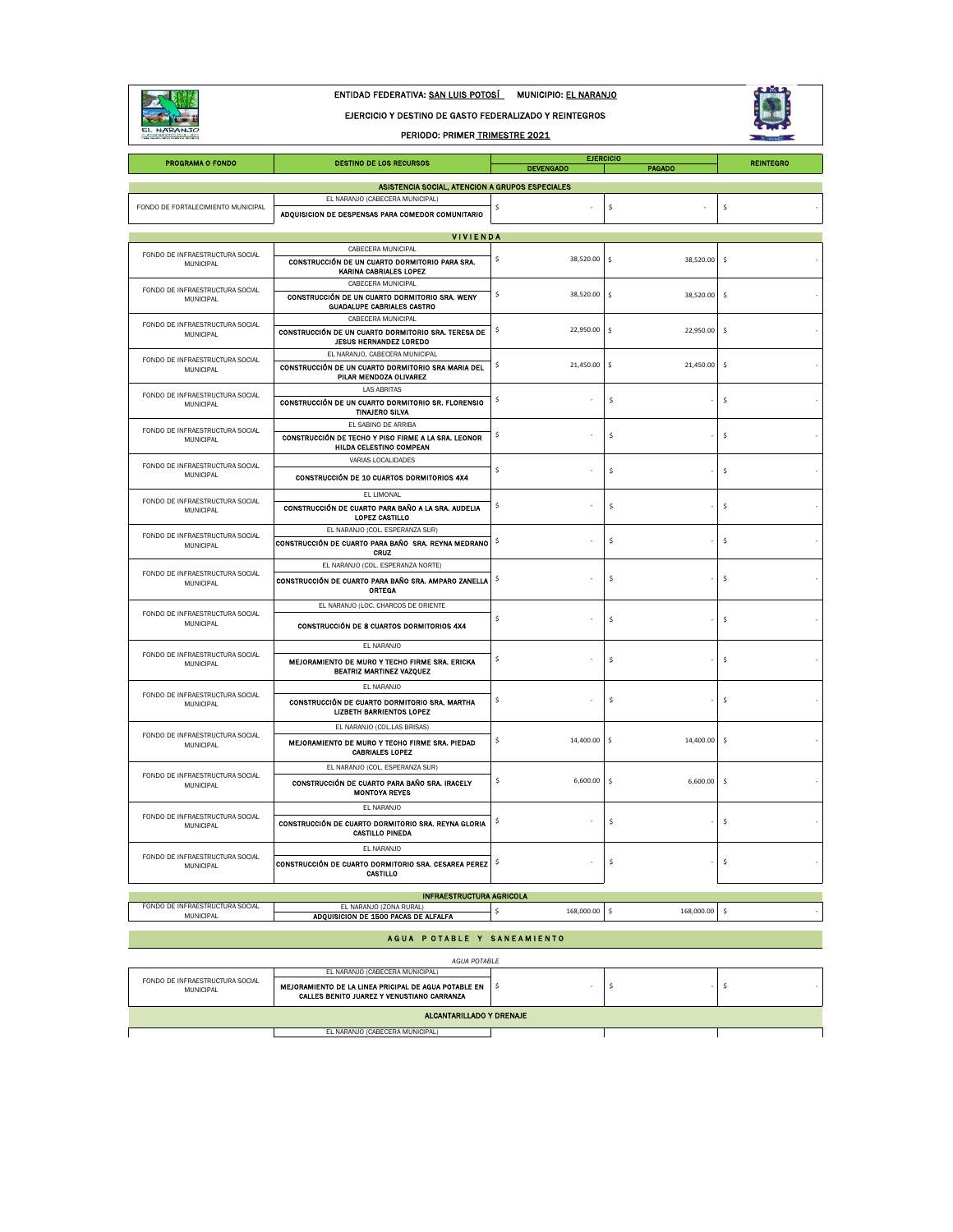| FONDO DE INFRAESTRUCTURA SOCIAL<br><b>MUNICIPAL</b> | CONSTRUCCION DE RED DE DRENAJE SANITARIO EN CALLE<br>MIGUEL ALEMAN ENTRE FRANCISCO I. MADERO Y ALAVARO<br><b>OBREGON</b> | 28,800.00 | 28,800.00 |  |
|-----------------------------------------------------|--------------------------------------------------------------------------------------------------------------------------|-----------|-----------|--|
|                                                     | CARECERA MUNICPAL                                                                                                        |           |           |  |
| FONDO DE INFRAESTRUCTURA SOCIAL<br><b>MUNICIPAL</b> | MEJORAMIENTO DE LA RED DE DRENAJE SANITARIO EN CALLE<br>DIAZ ORDAZ ENTRE JUAN ALVAREZ Y COMONFORT                        |           |           |  |

| MANEJO DE RESIDUOS SÓLIDOS         |                                                   |            |            |  |  |  |
|------------------------------------|---------------------------------------------------|------------|------------|--|--|--|
| FONDO DE FORTALECIMIENTO MUNICIPAL | EL NARANJO (CABECERA MUNICIPAL)                   |            |            |  |  |  |
|                                    | MANTENIMIENTO DEL RELLENO SANITARIO               |            |            |  |  |  |
| FONDO DE FORTALECIMIENTO MUNICIPAL | EL NARANJO (CABECERA MUNICIPAL)                   |            |            |  |  |  |
|                                    | MANTENIMIENTO DE VEHICULOS RECOLECTORES DE BASURA | 124.074.39 | 124.074.39 |  |  |  |

| <b>ELECTRIFICACIÓN</b>                       |                                                                                       |  |              |  |            |    |  |
|----------------------------------------------|---------------------------------------------------------------------------------------|--|--------------|--|------------|----|--|
| FONDO DE INFRAESTRUCTURA SOCIAL<br>MUNICIPAL | EL NARANJO (EJIDO ABRITAS)<br>AMPLIACIÓN DE RED ELÉCTRICA EN CAMINO A LA JOYA         |  | 247.383.77 S |  | 247.383.77 | -S |  |
| FONDO DE INFRAESTRUCTURA SOCIAL              | EL NARANJO (EJ, EL SABINITO PLAN)                                                     |  |              |  |            |    |  |
| MUNICIPAL                                    | CONSTRUCCION DE LINEA DE MEDIA Y BAJA TENSION DE<br><b>CARRETERA A VALLES S/N</b>     |  |              |  |            |    |  |
| FONDO DE INFRAESTRUCTURA SOCIAL              | EL NARANJO                                                                            |  |              |  |            |    |  |
| MUNICIPAL                                    | CONSTRUCCION DE LINEA DE MEDIA Y BAJA TENSION EN CALLE<br><b>JUAREZ</b>               |  |              |  |            |    |  |
| FONDO DE INFRAESTRUCTURA SOCIAL<br>MUNICIPAL | EL NARANJO (EJ. MAGUEY DE ORIENTE)                                                    |  |              |  |            |    |  |
|                                              | CONSTRUCCION DE LINEA DE MEDIA Y BAJA TENSION EN CALLE<br><b>MANUEL AVILA CAMACHO</b> |  |              |  |            |    |  |

|                                              | <b>DESAROLLO URBANO</b>                                                                                                                             |                   |                  |                           |
|----------------------------------------------|-----------------------------------------------------------------------------------------------------------------------------------------------------|-------------------|------------------|---------------------------|
| FONDO DE INFRAESTRUCTURA SOCIAL<br>MUNICIPAL | COLONIA EL NARANJITO<br>PAVIMENTACION CON CONCRETO HIDRAULICO DE CALLE<br>ADOLFO LOPEZ MATEOS ENTRE COMONFORT Y MIGUEL<br><b>ALEMAN</b>             | \$                | \$               | \$                        |
| FONDO DE INFRAESTRUCTURA SOCIAL<br>MUNICIPAL | CABECERA MUNICIPAL<br>PAVIMENTACION CON CARPETA ASFALTICA DE CALLES<br>PONCIANO ARRIAGA Y LANZAGORTA ENTRE JORGE PASQUEL Y<br><b>MARIANO ARISTA</b> | \$                | \$               | \$                        |
| FONDO DE INFRAESTRUCTURA SOCIAL              | EL NARANJO (ESPERANZA SUR)                                                                                                                          |                   |                  |                           |
| MUNICIPAL                                    | REVESTIMIENTO CON MATERIAL DE BANCO DE CALLE JUAN<br>ALVAREZ ENTRE ADOLFO LOPEZ MATEOS Y LAZARO CARDENAS                                            | 127,600.00<br>Ŝ   | s.<br>127,600.00 | \$                        |
| FONDO DE INFRAESTRUCTURA SOCIAL              | EL NARANJO(COL.ESPERANZA NORTE)                                                                                                                     |                   |                  |                           |
| MUNICIPAL                                    | REVESTIMIENTO CON MATERIAL DE BANCO DE DIVERSAS<br><b>CALLES</b>                                                                                    | \$<br>81,200.00   | -S<br>81,200.00  | $\boldsymbol{\mathsf{S}}$ |
| FINDO DE INFRAESTRUCTURA SOCIAL              | EL SALTO DEL AGUA                                                                                                                                   |                   |                  |                           |
| MUNICIPAL                                    | PAVIMENTACIÓN CON CONCRETO HIDRÁULICO EN LAS CALLES<br>SATURNINO CEDILLO ENTRE FRANCISCO I MADERO Y MIGUEL<br><b>HIDALGO</b>                        | \$                | \$               | \$                        |
|                                              | EL SABINITO                                                                                                                                         |                   |                  |                           |
| FONDO DE INFRAESTRUCTURA SOCIAL<br>MUNICIPAL | CONSTRUCCION DE GUARNICIONES Y BANQUETAS EN CALLES<br><b>INSURGENTES Y VICENTE GUERRERO</b>                                                         | \$                | \$               | \$                        |
| FONDO DE INFRAESTRUCTURA SOCIAL              | EL NARANJO (CABECERA MUNICIPAL)                                                                                                                     |                   |                  |                           |
| MUNICIPAL                                    | CONSTRUCCIÓN DE MURO DE CONTENCIÓN EN MARGEN DEL<br><b>RIO SEGUNDA ETAPA</b>                                                                        | \$.<br>232,270.74 | \$<br>232,270.74 | s                         |
| FONDO DE INFRAESTRUCTURA SOCIAL              | ALAMOS DE ABAJO                                                                                                                                     |                   |                  |                           |
| MUNICIPAL                                    | PAVIMENTACION CON CONCRETO HIDRAULICO EN CALLE<br><b>CONSTITUCION</b>                                                                               | \$                | \$               | \$                        |
| FONDO DE INFRAESTRUCTURA SOCIAL              | ALAMOS DE ABAJO                                                                                                                                     |                   |                  |                           |
| MUNICIPAL                                    | CONSTRUCCION DE HUELLAS CON CONCRETO HIDRAULICO EN<br><b>CAMINO PRINCIPAL</b>                                                                       | \$                | \$               | \$.                       |
| FONDO DE INFRAESTRUCTURA SOCIAL              | MINAS VIEJAS                                                                                                                                        |                   |                  |                           |
| MUNICIPAL                                    | CONSTRUCCION DE HUELLAS CON CONCRETO HIDRAULICO EN<br><b>CAMINO PRINCIPAL</b>                                                                       | \$                | \$               | \$                        |
|                                              | EL NARANJO (CABECERA MUNICIPAL)                                                                                                                     |                   |                  |                           |
| FONDO DE INFRAESTRUCTURA SOCIAL<br>MUNICIPAL | MEJORAMIENTO DE ALUMBRADO PÚBLICO (ADQUISICION DE<br>FOCOS)                                                                                         | \$                | \$               | \$                        |
| FONDO DE INFRAESTRUCTURA SOCIAL              | EL NARANJO                                                                                                                                          |                   |                  |                           |
| MUNICIPAL                                    | CONSTRUCCION DE HUELLAS CON CONCRETO HIDRAULICO EN<br><b>CALLE BENITO JUAREZ</b>                                                                    | -\$               | \$               | \$.                       |
| FONDO DE INFRAESTRUCTURA SOCIAL              | EL NARANJO                                                                                                                                          |                   |                  |                           |
| MUNICIPAL                                    | CONSTRUCCION DE GUARNICIONES Y BANQUETAS EN CALLE 5<br><b>DE MAYO</b>                                                                               | \$                | \$               | \$                        |
| FONDO DE INFRAESTRUCTURA SOCIAL              | EL NARANJO (COL. ESPERANZA NORTE)                                                                                                                   |                   |                  |                           |
| MUNICIPAL                                    | CONSTRUCCION DE GUARNICIONES Y BANQUETAS EN CALLE<br>ANASTACIO BUSTAMANTE                                                                           | \$                | \$               | \$.                       |
| FONDO DE INFRAESTRUCTURA SOCIAL              | EL NARANJO                                                                                                                                          |                   |                  |                           |
| MUNICIPAL                                    | CONSTRUCCION DE VADO CON CONCRETO EN CALLE DE<br><b>ACCESO</b>                                                                                      | \$                | \$               | \$                        |
|                                              | EL NARANJO (COL.EL NARANJITO)                                                                                                                       |                   |                  |                           |
| FONDO DE FORTALECIMIENTO MUNICIPAL           | PAVIMENTACION CON CARPETA ASFALTICA DE CALLE MIGUEL<br>BARRAGAN ENTRE ADOLFO LOPEZ MATEOS Y MIGUEL HIDALGO                                          | \$                | \$               | \$.                       |

| <b>CAMINOS RURALES</b>                       |                                                       |  |            |              |  |  |  |
|----------------------------------------------|-------------------------------------------------------|--|------------|--------------|--|--|--|
| FONDO DE INFRAESTRUCTURA SOCIAL<br>MUNICIPAL | EL NARANJO (CABECERA MUNICIPAL)                       |  |            | 142,100.00 S |  |  |  |
|                                              | MEJORAMIENTO DE CAMINO MECO PENCIL AL RELLENO         |  | 142.100.00 |              |  |  |  |
|                                              | <b>SANITARIO</b>                                      |  |            |              |  |  |  |
| FONDO DE INFRAESTRUCTURA SOCIAL<br>MUNICIPAL | EL NARANJO (SABINO DE ARRIBA, EL AGUACATE)            |  |            |              |  |  |  |
|                                              | REHABILITACION DE CAMINO SABINO DE ARRIBA AL AGUACATE |  |            |              |  |  |  |